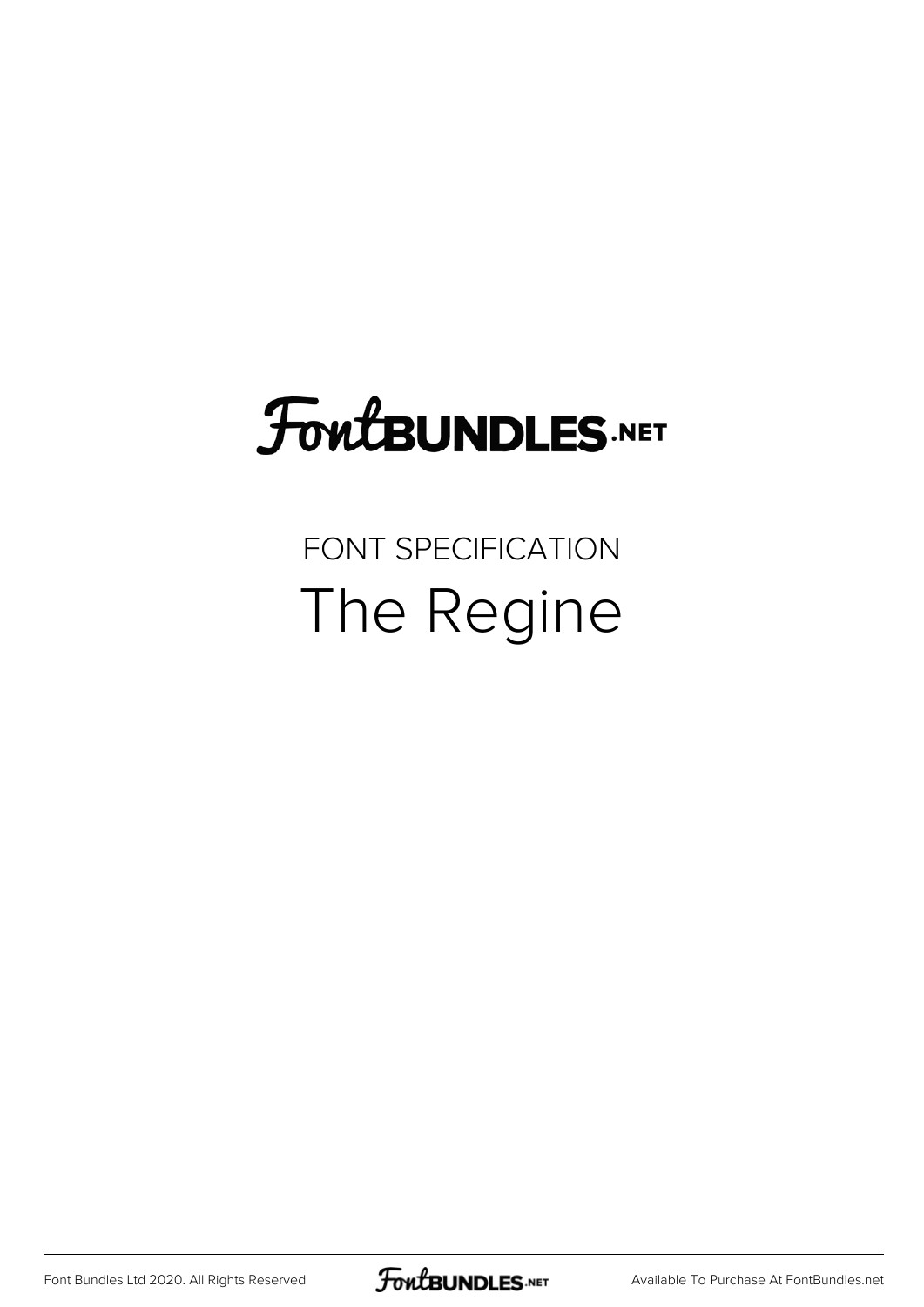#### The Regine Swash - Regular

Uppercase Characters

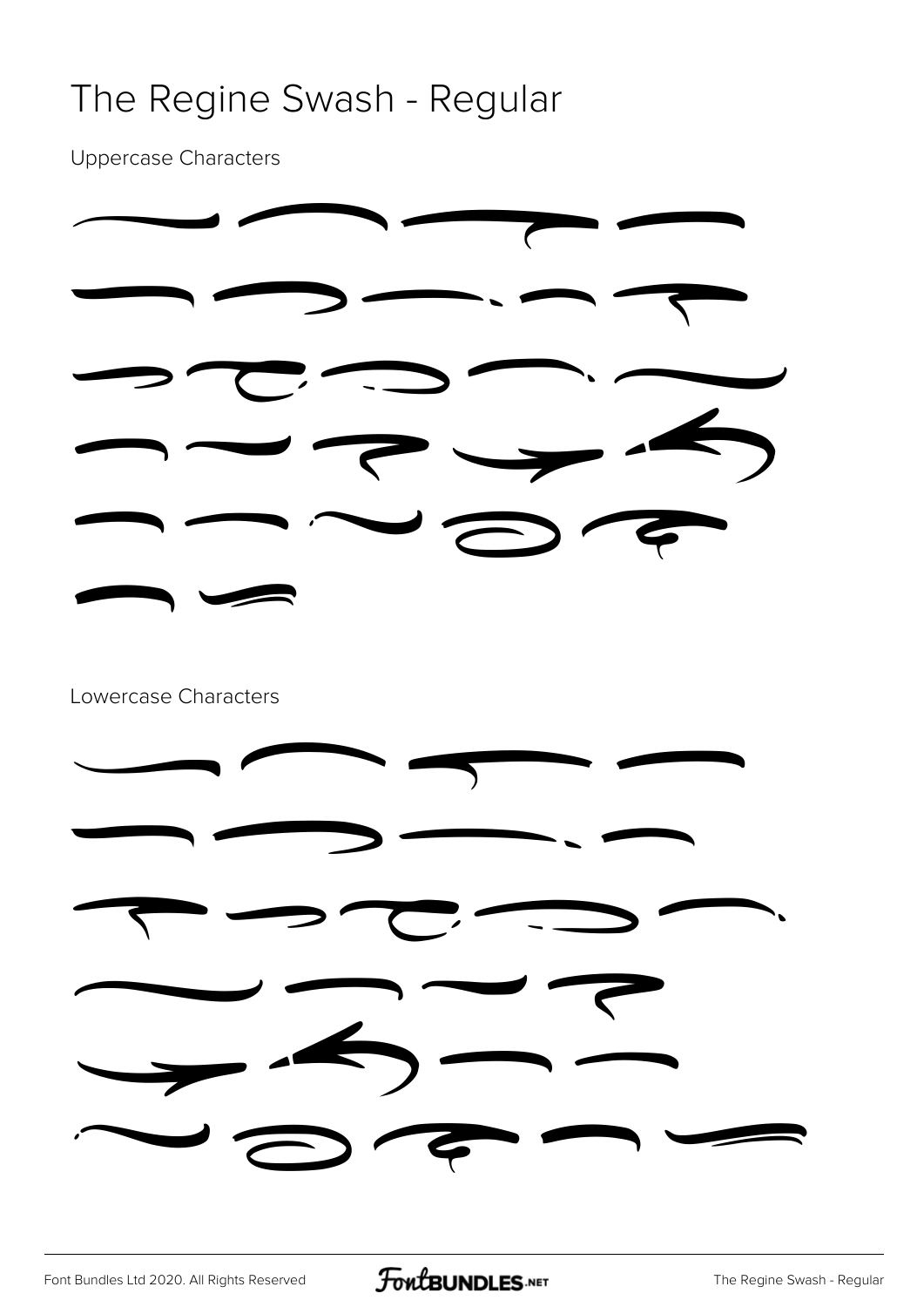

Punctuation and Symbols

All Other Glyphs



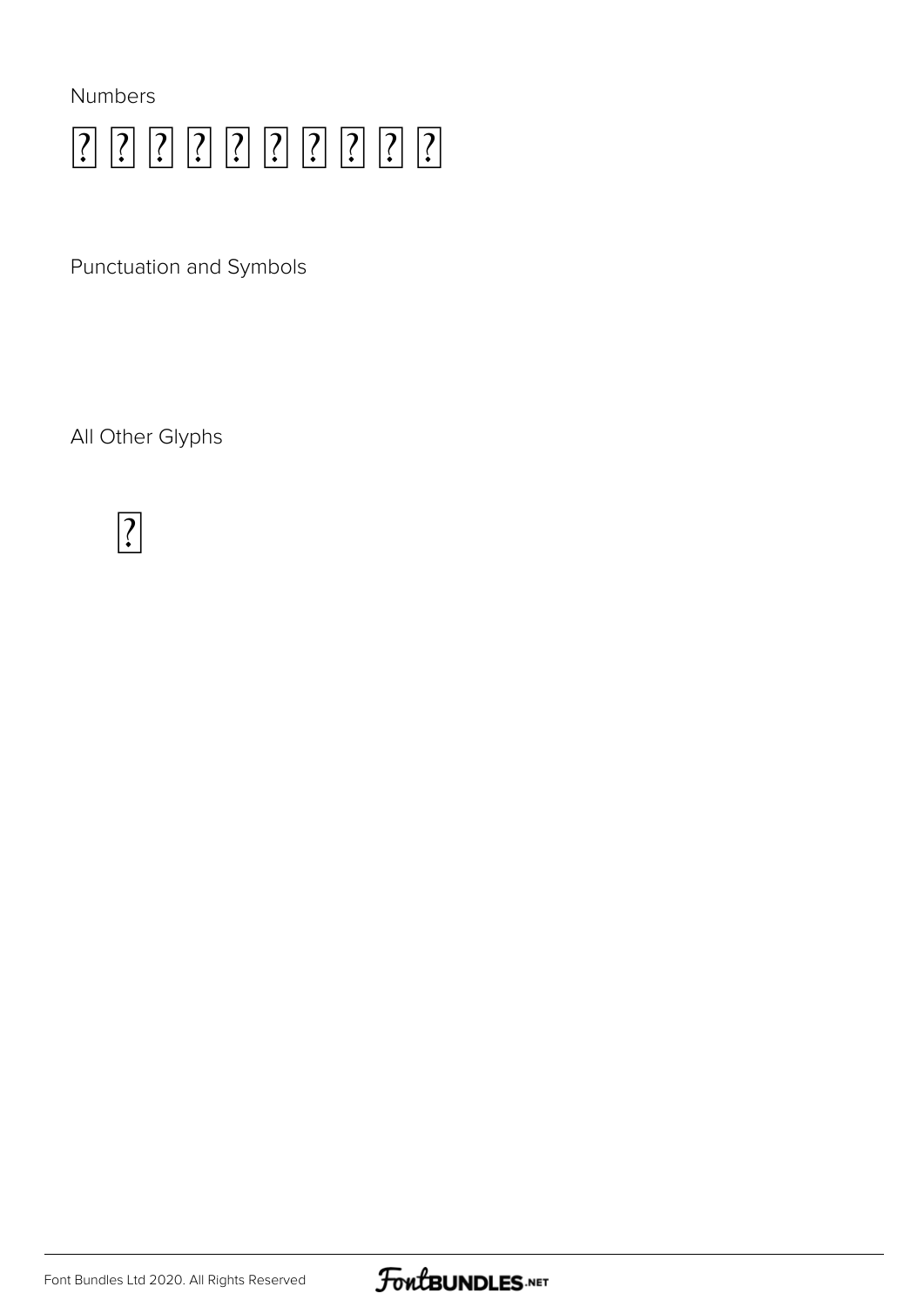#### The Regine - Regular

**Uppercase Characters** 

JEFGHIJKLY<br>ORSTUVWEYZ

Lowercase Characters

abcdetghijklmnopan stuvwxyz

**Numbers** 

0123456789

**Punctuation and Symbols**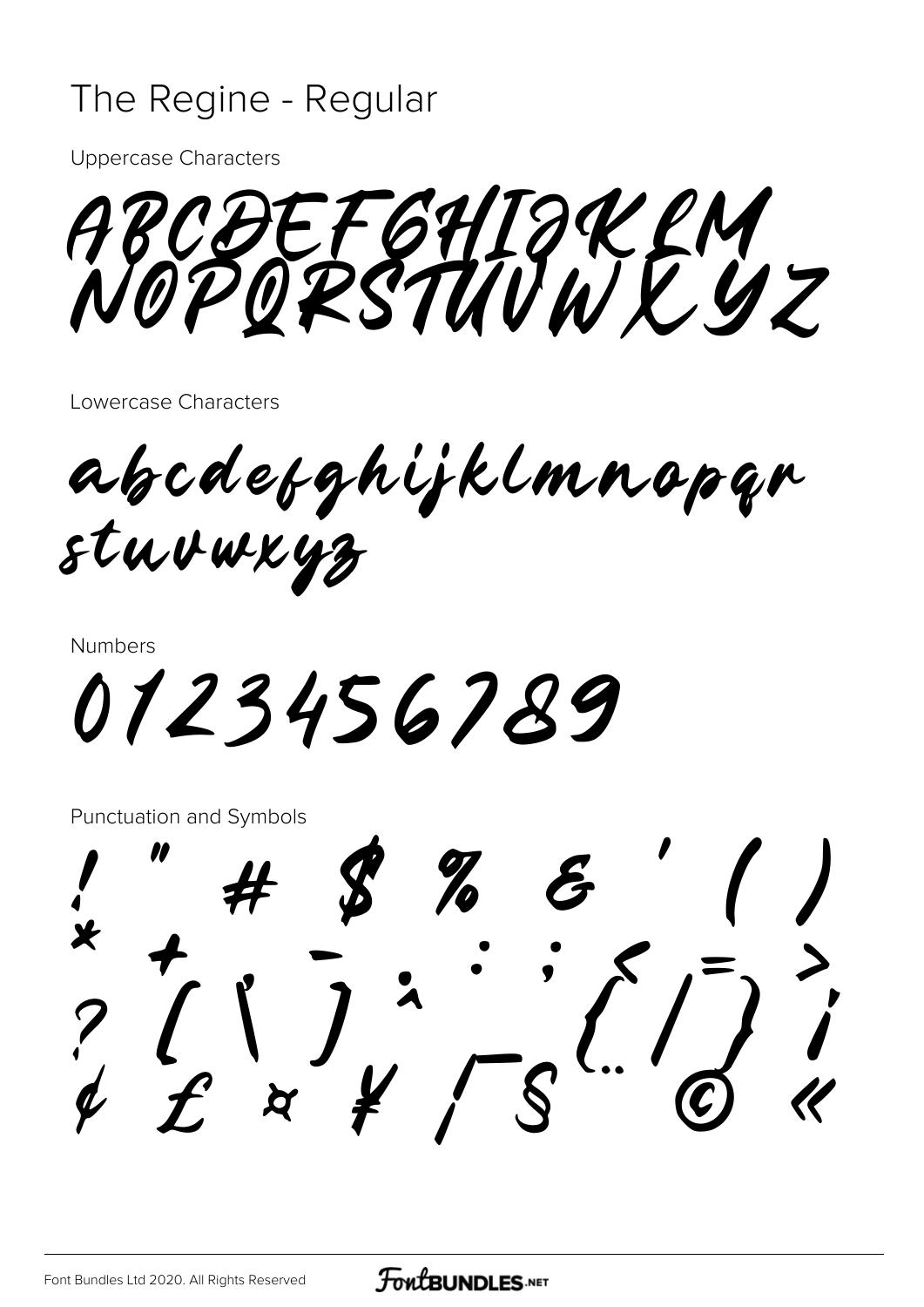$\rightarrow$   $\theta$   $\rightarrow$   $\frac{1}{2}$   $\rightarrow$   $\frac{1}{2}$  $M \cdot \frac{1}{2}$  $\sqrt{2}$ 

All Other Glyphs

À Á Â Ã Ä Å Æ Ç È É Ê Ë Ì Í Î Ï Ð Ñ Ò Ó Ô Õ Ö × Ø Ù Ú Û Ü Ý Þ ß à á â ã ä å æ ç è é ê ë ì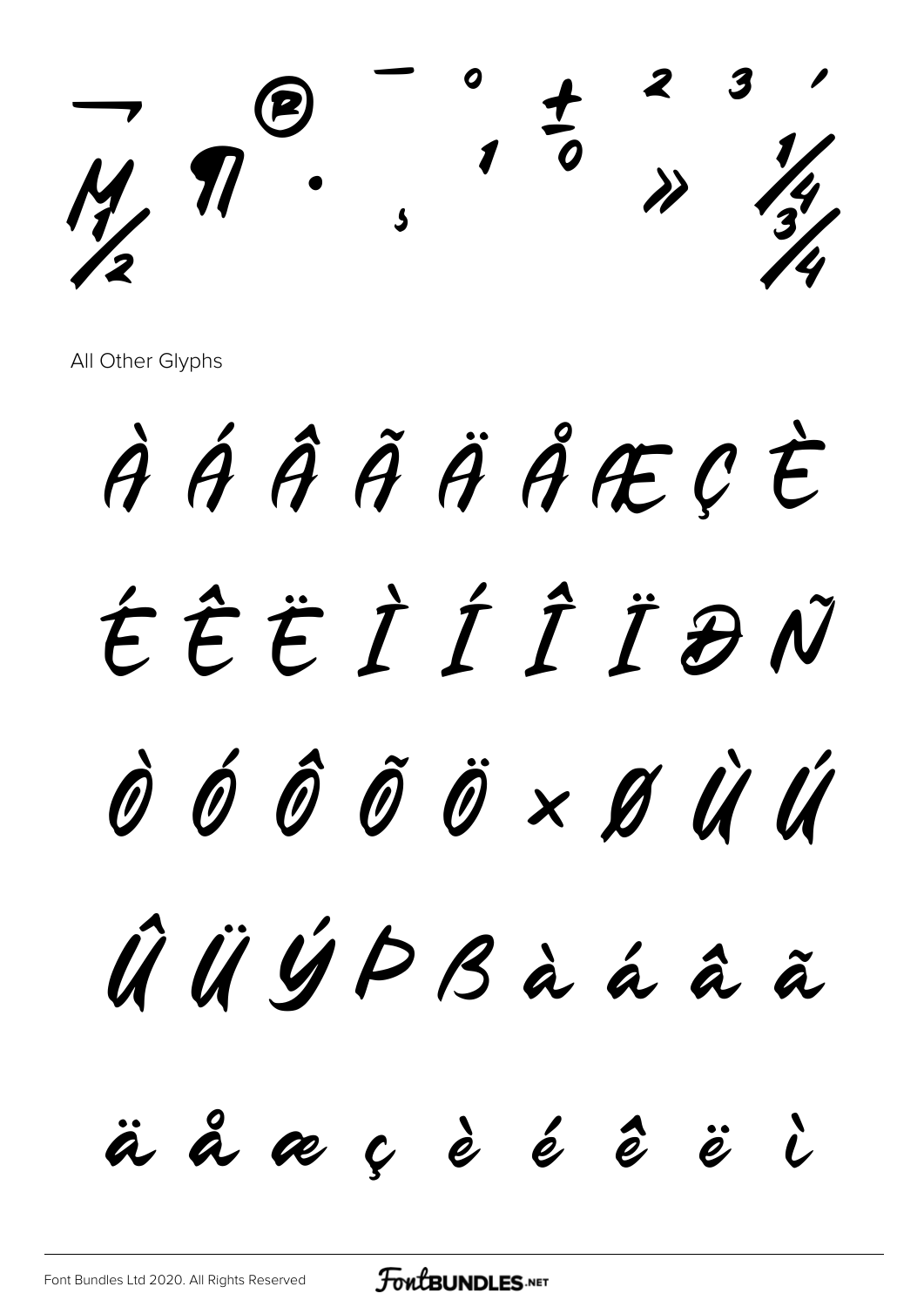$\hat{\iota}$   $\hat{\iota}$   $\ddot{\sigma}$   $\tilde{\sigma}$   $\dot{\tilde{\sigma}}$   $\hat{\sigma}$   $\tilde{\sigma}$   $\tilde{\sigma}$ & ù ú û ü ý þ  $\ddot{\rho}$  ÷  $\ddot{y}$   $\iota$  $\frac{1}{2}$  $, \ldots$  $M2^{m}$  $-$  /  $\cdot$   $\leq$  2 a b  $\begin{array}{cccccccccccccc} c & d & e & e & g & h & i & j & k \end{array}$ 

FoutBUNDLES.NET